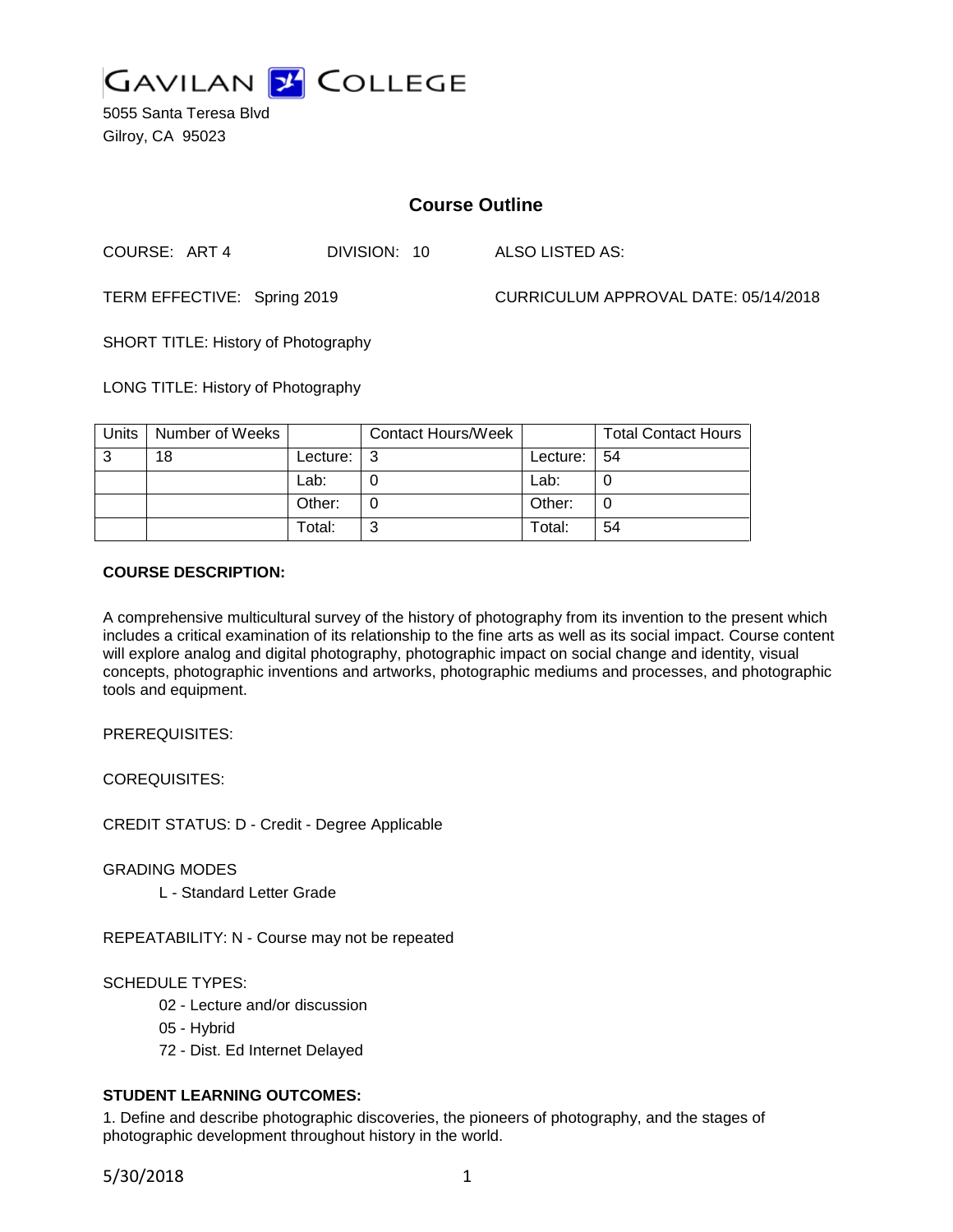Measure of assessment: Measure of assessment: written assignments, essays, tests, quizzes, research projects, objective exams, discussion.

Year assessed, or planned year of assessment: 2018

Semester: Spring

This SLO addresses cultural diversity: true

2. Compare, contrast, and analyze the aesthetics, content, and meaning of historical and contemporary photographs from a variety of cultures.

Measure of assessment: Measure of assessment: written assignments, essays, tests, quizzes, research projects, objective exams, discussion.

Year assessed, or planned year of assessment: 2018

Semester: Spring

This SLO addresses cultural diversity: true

3. Define and describe various photographic making techniques, tools and processes from a variety of photographic equipment, tools, and media. Includes alternative photographic processes.

Measure of assessment: Measure of assessment: written assignments, essays, tests, quizzes, research projects, objective exams, discussion.

Year assessed, or planned year of assessment: 2018

Semester: Spring

## **CONTENT, STUDENT PERFORMANCE OBJECTIVES, OUT-OF-CLASS ASSIGNMENTS**

Curriculum Approval Date: 05/14/2018

18 WEEKS:

WEEK 1

(3 hours) Lecture: The Science, Inventors, and Early Discoveries of Photography .

WEEK 2

(3 hours) Lecture: Early Photographic Inventions: Daguerrotype, Calotype, & Glass Plate Photography WEEK 3

(3 hours) Lecture: Photography as Communication: Global News & Current Events

WEEK 4

(3 hours) Lecture: The Changes From Standardizing Photographic Practice: Making Photography Accessible and Affordable.

## WEEK 5

(3 hours) Lecture: Photographic Seeing of Time and Space

WEEK 6

(3 hours) Lecture: Photographic Pictorialism: How Photography is Like Painting

WEEK 7

(3 hours) Lecture: Modern Photographic Innovations and New Photographic Styles

WEEK 8

(3 hours) Lecture (one hour): Photographic Improvements: New Ways of Seeing Through Better Lenses, Faster Shutters, and Smaller Equipment. Midterm Exam (two hours) multiple choice and true or false questions.

## WEEK 9

(3 hours) Lecture: Halftones to Bytes: Photography used for Social Documentation, Public Information, Advertisement, Journalism, and Propaganda.

WEEK 10

(3 hours) Lecture: Artistic Expression in the Atomic Age: The Leap from the Documentation of Life, Places, Events, News to making Photographic Art.

## WEEK 11

(3 hours) Lecture: Expanding Photographic Boundaries and Art: Using Photography as Self Expression and Exploring Photographic Art Making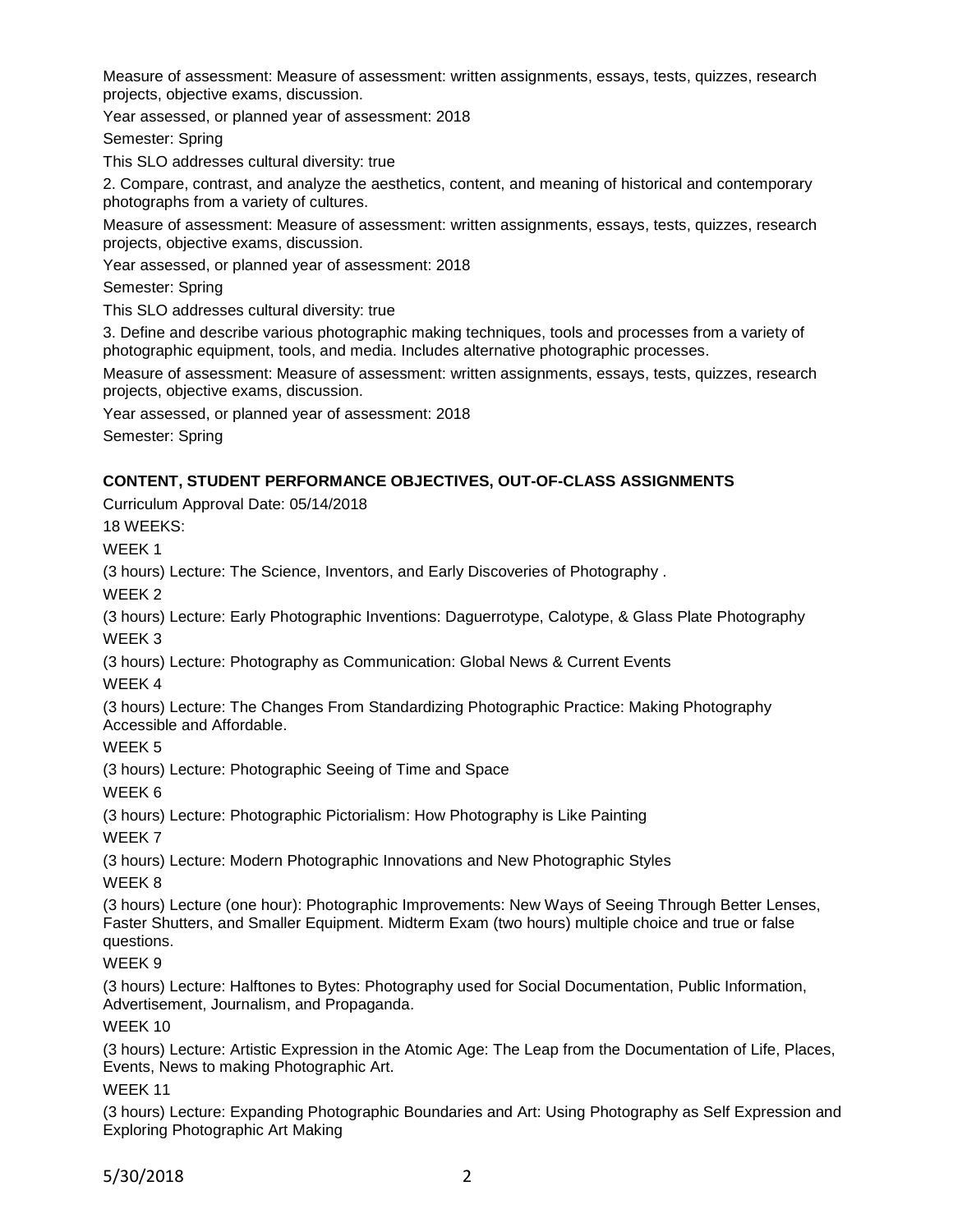## WEEK 12

(3 hours) Lecture: Changing Reality with Photography: Surrealism, Fantasy, Imagination, Innovation, Poetics, and Dreamscapes.

WEEK 13

(3 hours) Lecture: Conceptual Photography: Photographs with a Literal Message, Photographic Puzzles, and How Photography gets us to Think.

WEEK 14

(3 hours) Lecture: Politics of Photographic Representation: How Photography addresses Identity, Social Status, Gender issues, Cultural Diversity, Politics, and Personal Development.

WEEK 15

(3 hours) Lecture: Digital Photographic Imaging

WEEK 16, 17 & 18

(3 hours) Lecture (1 hour): Contemporary Explorations in Photography: Mixed Media, Sculptural Photography, Projection, Alternative Processes, and Experimental Approaches. Final Exam, multiple choice and true or false questions (two hours).

## **METHODS OF INSTRUCTION:**

Face to face, hybrid, or online. Lectures, video, cd/dvd, slides, artifacts, computer presentations, internet, examples, demonstrations, discussions, exercises, textbook, articles, projects, midterm and final exams.

## **OUT OF CLASS ASSIGNMENTS:**

Required Outside Hours: 36 Assignment Description: Students will read and study from the required text and assigned articles. Required Outside Hours: 36 Assignment Description: Students will write weekly reading summaries. Required Outside Hours: 34 Assignment Description: Over the course of the semester students will write three research papers Required Outside Hours: 2 Assignment Description: Final Exam with multiple choice and true or false questions.

## **METHODS OF EVALUATION:**

Writing assignments Percent of total grade: 20.00 % Writing assignments: 20% - 40% Written homework, Essay exams, Term papers, and Journal entries Problem-solving assignments Percent of total grade: 20.00 % Problem-solving demonstrations, Quizzes, Exams, and Conceptual Exercises Skill demonstrations Percent of total grade: 10.00 % 10%-20% Discussions and class performance. Objective examinations Percent of total grade: 20.00 % Objective examinations Midterm and Final: 20% - 30% Multiple choice True/false Matching items and Completion Other methods of evaluation Percent of total grade: 20.00 % Other methods of evaluation: 20% - 40% Group exercises, discussion and participation

5/30/2018 3